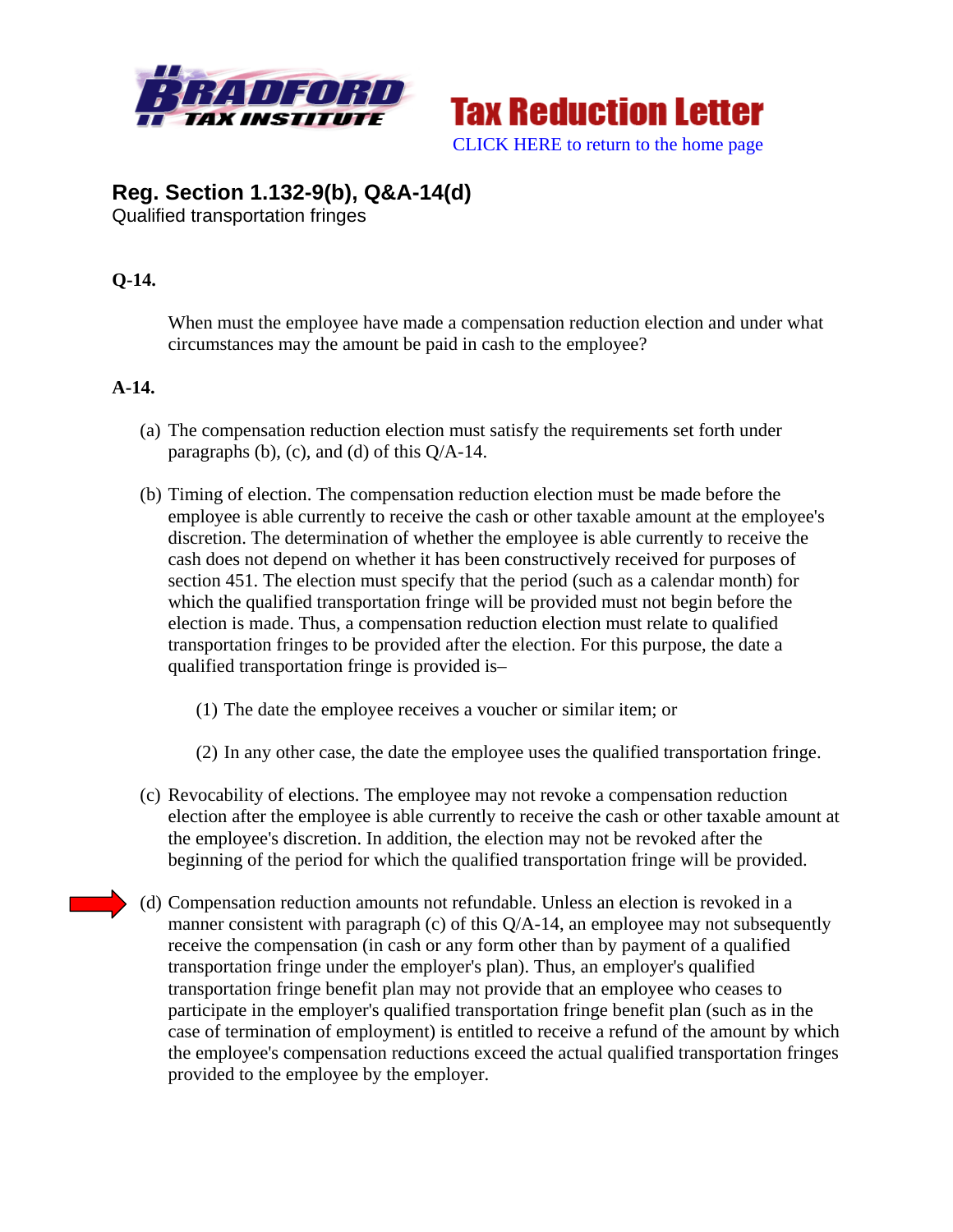(e) Examples. The following examples illustrate the principles of this Q/A-14:

Example 1.

- (i) Employer P maintains a qualified transportation fringe benefit arrangement during a year in which the statutory monthly limit is \$100 for transportation in a commuter highway vehicle and transit passes (2002 or later) and \$180 for qualified parking. Employees of P are paid cash compensation twice per month, with the payroll dates being the first and the fifteenth day of the month. Under P's arrangement, an employee is permitted to elect at any time before the first day of a month to reduce his or her compensation payable during that month in an amount up to the applicable statutory monthly limit (\$100 if the employee elects coverage for transportation in a commuter highway vehicle or a mass transit pass, or \$180 if the employee chooses qualified parking) in return for the right to receive qualified transportation fringes up to the amount of the election. If such an election is made, P will provide a mass transit pass for that month with a value not exceeding the compensation reduction amount elected by the employee or will reimburse the cost of other qualified transportation fringes used by the employee on or after the first day of that month up to the compensation reduction amount elected by the employee. Any compensation reduction amount elected by the employee for the month that is not used for qualified transportation fringes is not refunded to the employee at any future date.
- (ii) In this Example 1, the arrangement satisfies the requirements of this  $Q/A$ -14 because the election is made before the employee is able currently to receive the cash and the election specifies the future period for which the qualified transportation fringes will be provided. The arrangement would also satisfy the requirements of this  $Q/A-14$  and  $Q/A-13$  of this section if employees are allowed to elect to reduce compensation up to \$280 per month (\$100 plus \$180).
- (iii) The arrangement would also satisfy the requirements of this  $Q/A-14$  (and Q/A-13 of this section) if employees are allowed to make an election at any time before the first or the fifteenth day of the month to reduce their compensation payable on that payroll date by an amount not in excess of one-half of the applicable statutory monthly limit (depending on the type of qualified transportation fringe elected by the employee) and P provides a mass transit pass on or after the applicable payroll date for the compensation reduction amount elected by the employee for the payroll date or reimburses the cost of other qualified transportation fringes used by the employee on or after the payroll date up to the compensation reduction amount elected by the employee for that payroll date.

#### Example 2.

(i) Employee Q elects to reduce his compensation payable on March 1 of a year (for which the statutory monthly mass transit limit is \$65) by \$195 in